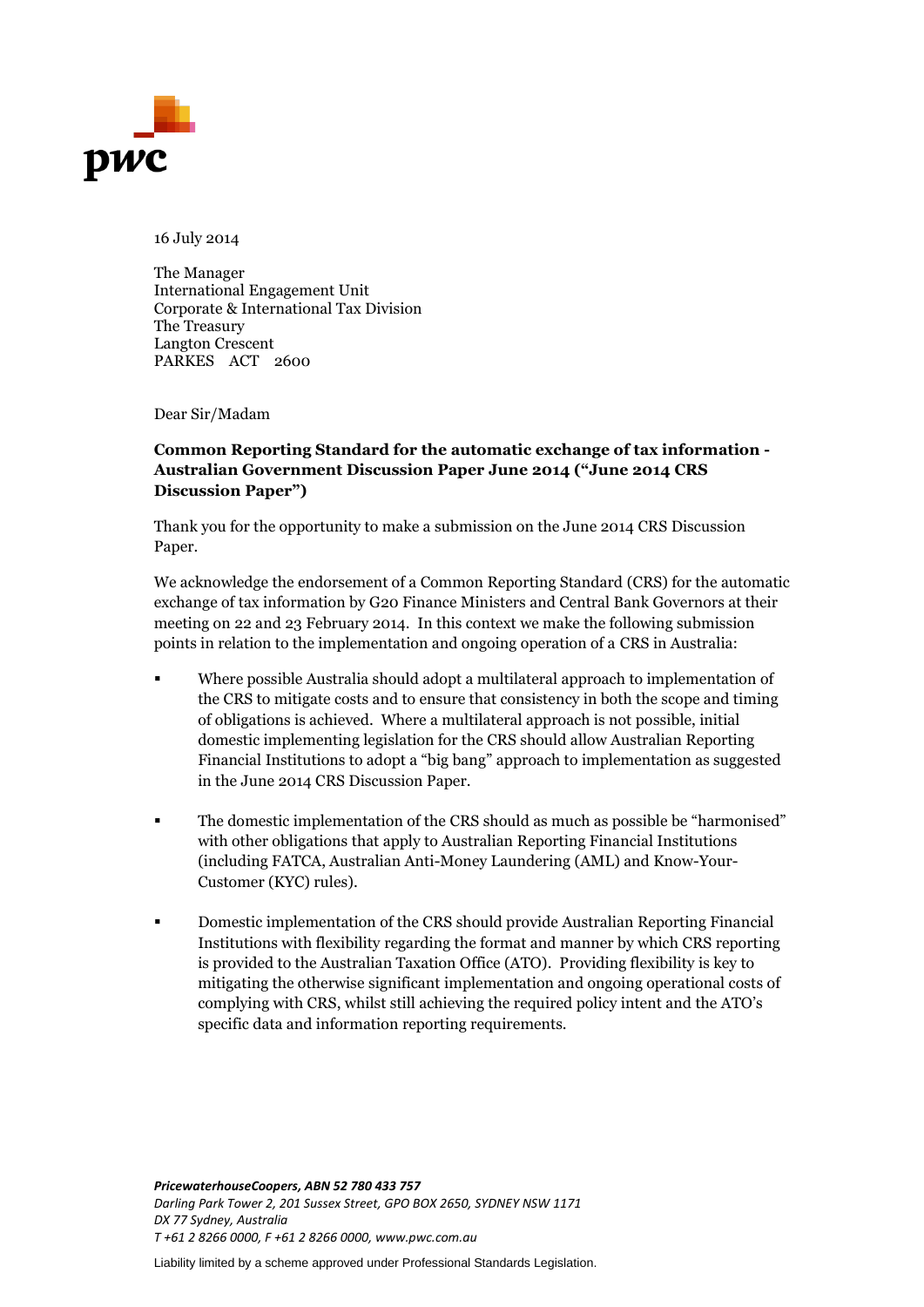

These points are explained further in Appendix A to this submission.

We welcome the opportunity to discuss any aspect of our submission further with you.

Yours sincerely,

Gavin Marjoram Partner, Tax (61) 2 8266 0526 [Gavin.marjoram@au.pwc.com](mailto:Gavin.marjoram@au.pwc.com)

Ken Woo Partner, Tax (61) 2 8266 2948 [ken.woo@au.pwc.com](mailto:ken.woo@au.pwc.com)

Jodie Bosler Director, Tax FATCA/CRS Lead – Sydney (61) 2 8266 1580 Jodie.bosler@au.pwc.com

Jeff May Partner, Tax (61) 3 8603 0729 Jeff.may@au.pwc.com

Daniel Lutz Director, Tax FATCA/CRS Lead –Melbourne (61) 3 8603 5479 Daniel.lutz@au.pwc.com

Malcolm Shackell Partner, Forensic Services (61) 2 8266 2993 Malcolm.shackell@au/pwc.com

Peter Forwood Director, Risk & Forensics (61) 2 8266 3157 [Peter.forwood@au.pwc.com](mailto:Peter.forwood@au.pwc.com)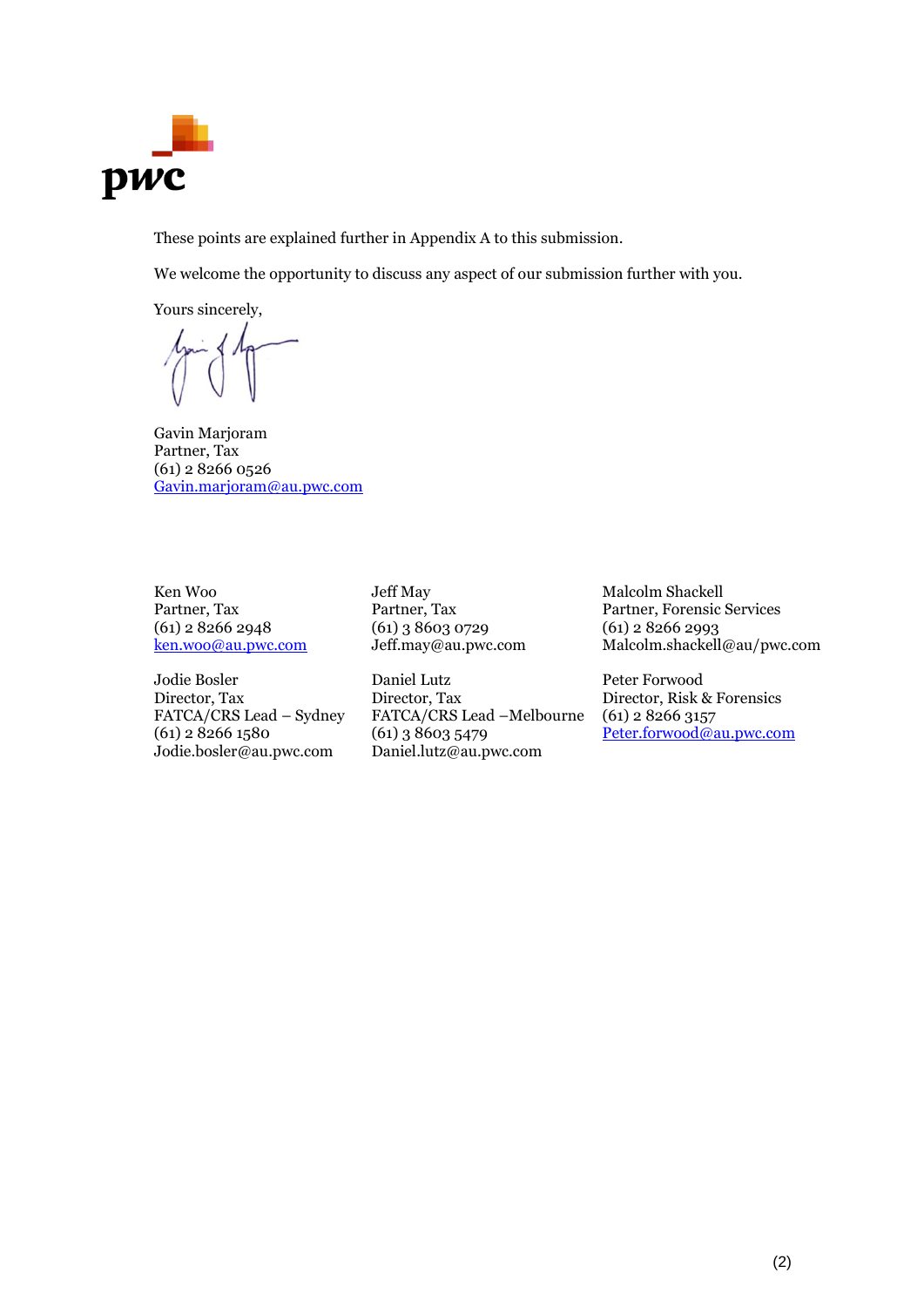

# **Appendix A**

## **Multilateral approach**

Where possible Australia should adopt a multilateral approach to implementation of the CRS to mitigate costs and to ensure that consistency in both the scope and timing of obligations is achieved.

The experience with FATCA has seen standards and Model Agreements evolve over the implementation period, which has resulted in various changes to scope and while these may be minor changes they have resulted in increased implementation costs. By taking a multilateral approach to implementation, there is less risk of changes or reservations to various obligations in the CRS being adopted in signed instruments which will help ensure a consistent set of obligations across all agreements.

In the alternative, a bilateral approach to implementation will likely increase the time frame for agreements to be concluded; thereby increasing the risk that changes will be adopted in the signed agreements.

Where a multilateral approach to signing of agreements is not possible, initial domestic implementing legislation for the CRS should allow Australian Reporting Financial Institutions to adopt a "big bang" approach to implementation as suggested in the June 2014 CRS Discussion Paper. This will help to minimise ongoing implementation costs.

### **Harmonisation with regulations**

As identified in the CRS Discussion Paper, the AML/CTF information collection requirements that came into effect on 1 June 2014 will assist entities in meeting the CRS requirements. However, current customer due diligence (CDD) procedures performed for AML/CTF purposes will not satisfy CRS requirements. Therefore, those entities that are Reporting Financial Institutions in Australia will need to perform a detailed analysis to identify the gaps between information collected for purposes of AML/CTF and CRS, and develop and implement additional programs and procedures to ensure compliance with CRS requirements.

Data collected for AML/CTF purposes will assist with the reporting required for CRS. However, as there are different standards required for each regulation, they cannot be relied upon exclusively and additional CRS-specific data collection will be required. It will be important for Reporting Financial Institutions to assess their existing AML/CTF data collection processes, particularly those related to customer on-boarding and ongoing customer due diligence, so they can determine how this data can be transferred/extracted to CRS reporting systems.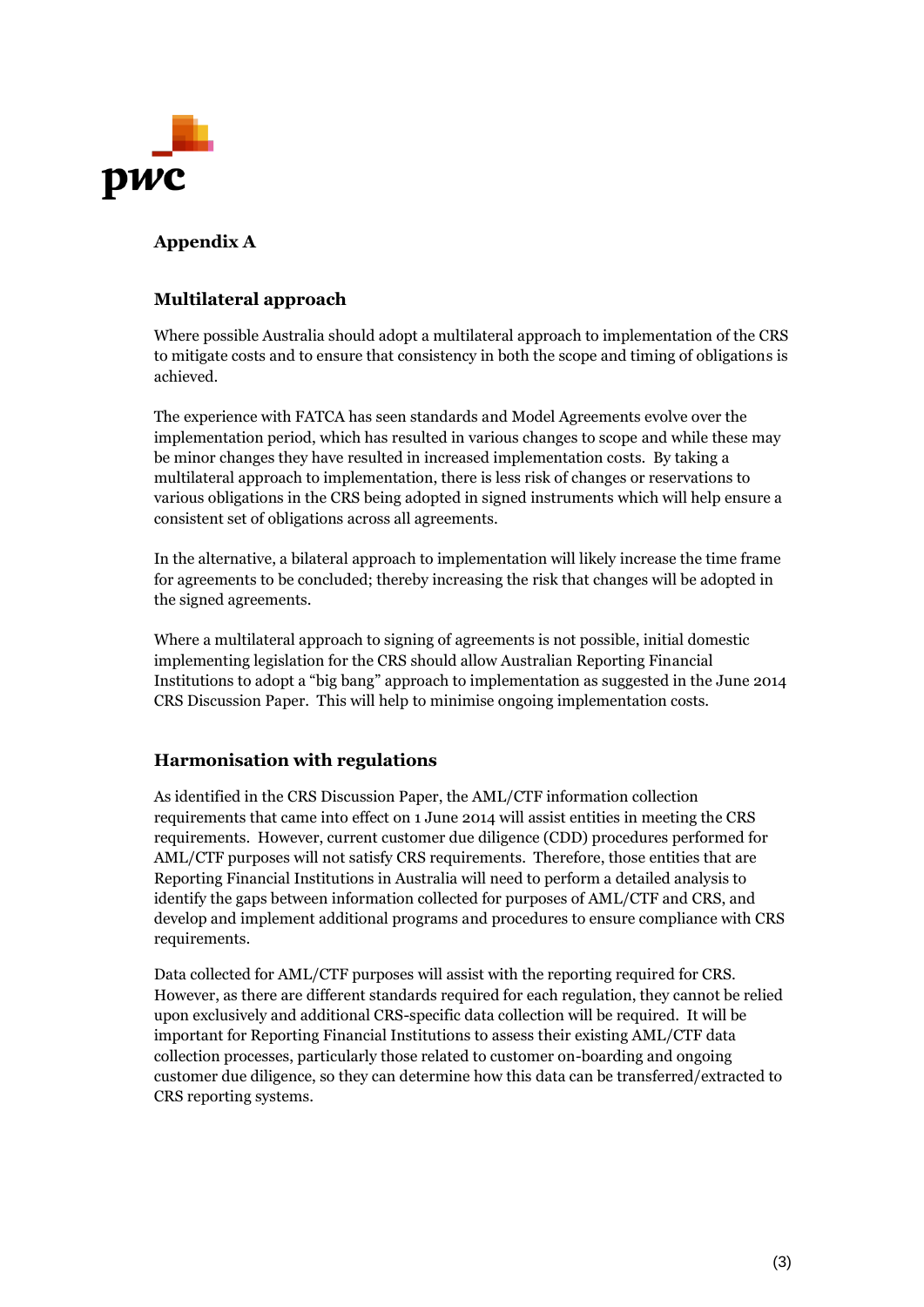

We have identified three areas where the CRS requirements overlap with AML/CTF requirements.

- 1. Those entities that are Reporting Financial Institutions in Australia under CRS would also be Reporting Entities for AML/CTF purposes. However, not all Reporting Entities for AML/CTF purposes would be Reporting Financial Institutions due to the exclusion from CRS of entities and account types deemed to be lower risk for evading tax, e.g. retail and industry super funds.
- 2. CRS requires the identification of Controlling Persons for certain entities. This concept is consistent with FATCA obligations including the definitional link to "beneficial owners" for AML/CTF purposes. As the AML/CTF requirements apply to a broader range of entities, this will assist in obtaining relevant information for CRS purposes. A detailed analysis will be required having regard to the application of AML/CTF, FATCA and CRS obligations to identify gaps in current customer on-boarding and ongoing due diligence processes.
- 3. The customer identification information requirements for CRS include information that is required to be collected for AML/CTF purposes. However, as noted in the CRS Discussion Paper, CRS requirements differ to AML/CTF requirements in that they also require collection of information regarding the customer's tax residence, tax identification number (TIN) and place of birth. A number of these information requirements are consistent with FATCA obligations, a key difference for CRS being the requirement for "tax residency" rather than "citizenship". Therefore there is expected to be some degree of correlation as between the solution that has been (or is being) implemented for FATCA and what will be required to meet CRS obligations. A detailed analysis will be required having regard to the application of AML/CTF, FATCA and CRS obligations to identify gaps in current customer on-boarding and ongoing due diligence processes.

In this context, we submit that relevant regulations should be "harmonised" wherever possible in order to minimise implementation and ongoing compliance costs for reporting entities (for AML/CTF purposes) and/or Reporting Financial Institutions (for FATCA and/or CRS purposes).

We believe there may be opportunities for the ATO to work with other regulators and government agencies (including AUSTRAC, ASIC and APRA) to take a holistic approach to the collection and reporting of customer data to meet different regulatory needs. Such an approach would seek to minimise disruption to Australian businesses by providing greater opportunities for regulatory change projects to be implemented in a strategic and cost effective manner. Such an approach would also be consistent with the Australian Government's stated objective in committing to reducing regulatory burdens as a critical step in improving Australia's productivity.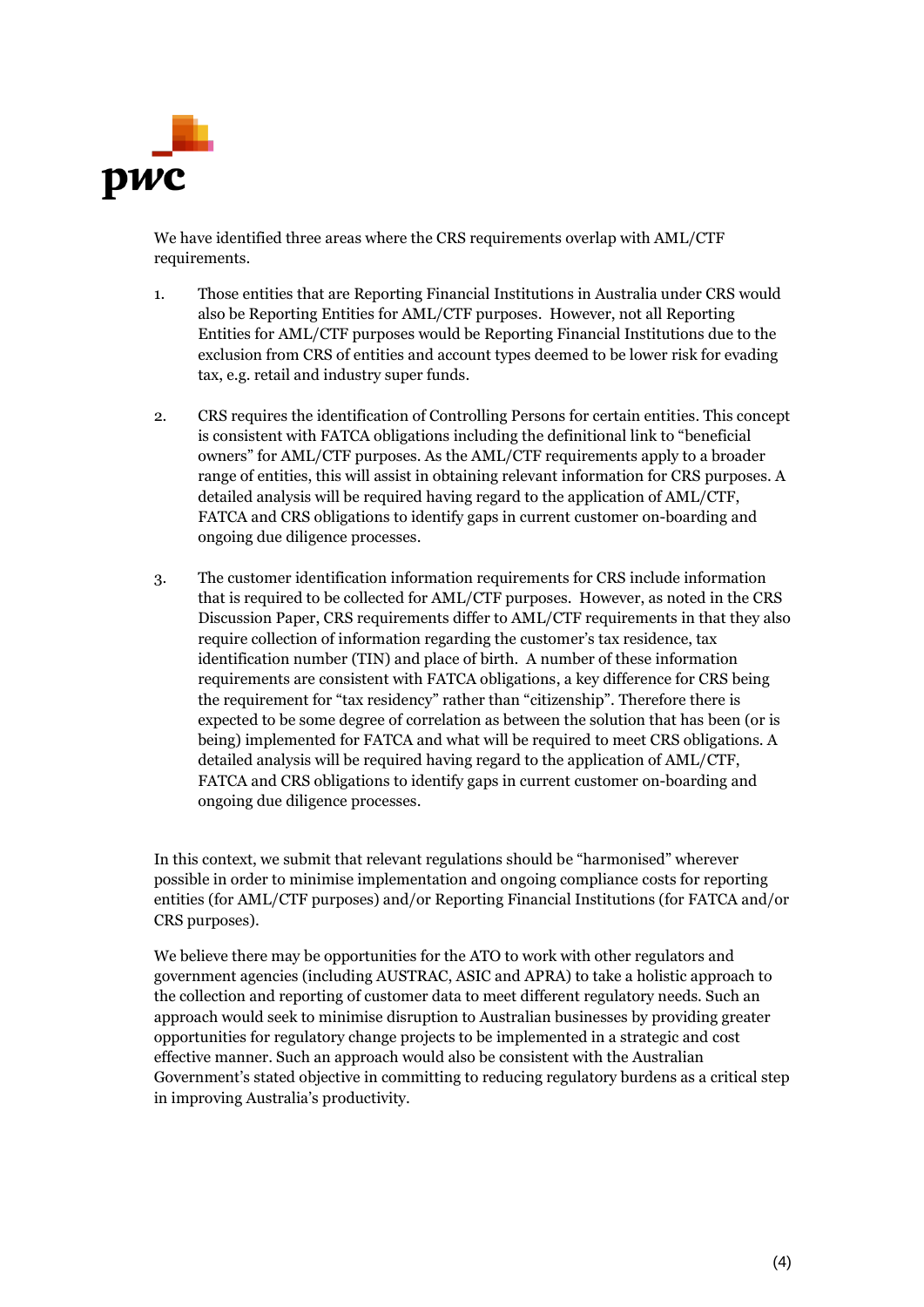

# **Reporting format**

The CRS Discussion Paper recognises the possibility of Reporting Financial Institutions using existing Annual Investment Income Report (AIIR) mechanisms and methodologies for the purposes of CRS reporting.

The ability and suitability of an organisation to leverage off the AIIR concept – or FATCA reporting capabilities - for CRS purposes will be dependent on a number of factors including (but not limited to) whether:

- They are an "investment body" for AIIR purposes and a Reporting Financial Institution for CRS purposes or whether there is a higher correlation between Reporting Financial Institution for FATCA and CRS purposes in which case the FATCA reporting solution developed may be the more appropriate reporting mechanism for the CRS;
- There is a high degree of correlation of account holder and account level data required as between AIIR and CRS purposes or whether there is a higher correlation between reportable accounts for FATCA and CRS purposes in which case the FATCA reporting solution developed may be the more appropriate reporting mechanism for the CRS;
- Current AIIR obligations are met through internal capabilities, or are out-sourced to a third party provider or dependent on external technology vendors;
- Current AIIR lodgement is electronic or via the provision of an excel file;
- Current AIIR obligations will continue to be required to be met [in both delivery mechanism and timeframe in respect of a 30 June financial year] but enhanced for additional data capture required for CRS or whether there will be a requirement to lodge an AIIR to meet domestic information reporting i.e. based on a 30 June year end [by 31 Oct] and an AIIR to meet global information reporting i.e. based on calendar year [in addition to existing FATCA reporting obligations, also based on a calendar year] or whether a bi-annual [i.e. for 6 month period to 30 June and 6 month period to 31 December] reporting mechanism process is supported by industry and the ATO [in addition to FATCA reporting obligations];
- Substantial people, process and technology investment, development and implementation has already been required to be completed [or still in progress] in order to meet various FATCA obligations including FATCA reporting obligations [which commence 31 July 2015 in respect of 31 December 2014 calendar year] including, in some cases, with regard to AML/CTF and banking reforms [e.g. APS910].

Given the breadth and depth of the various industries and the vastly varying scope and scale [and therefore impact] of the individual organisations within the industries expected to be